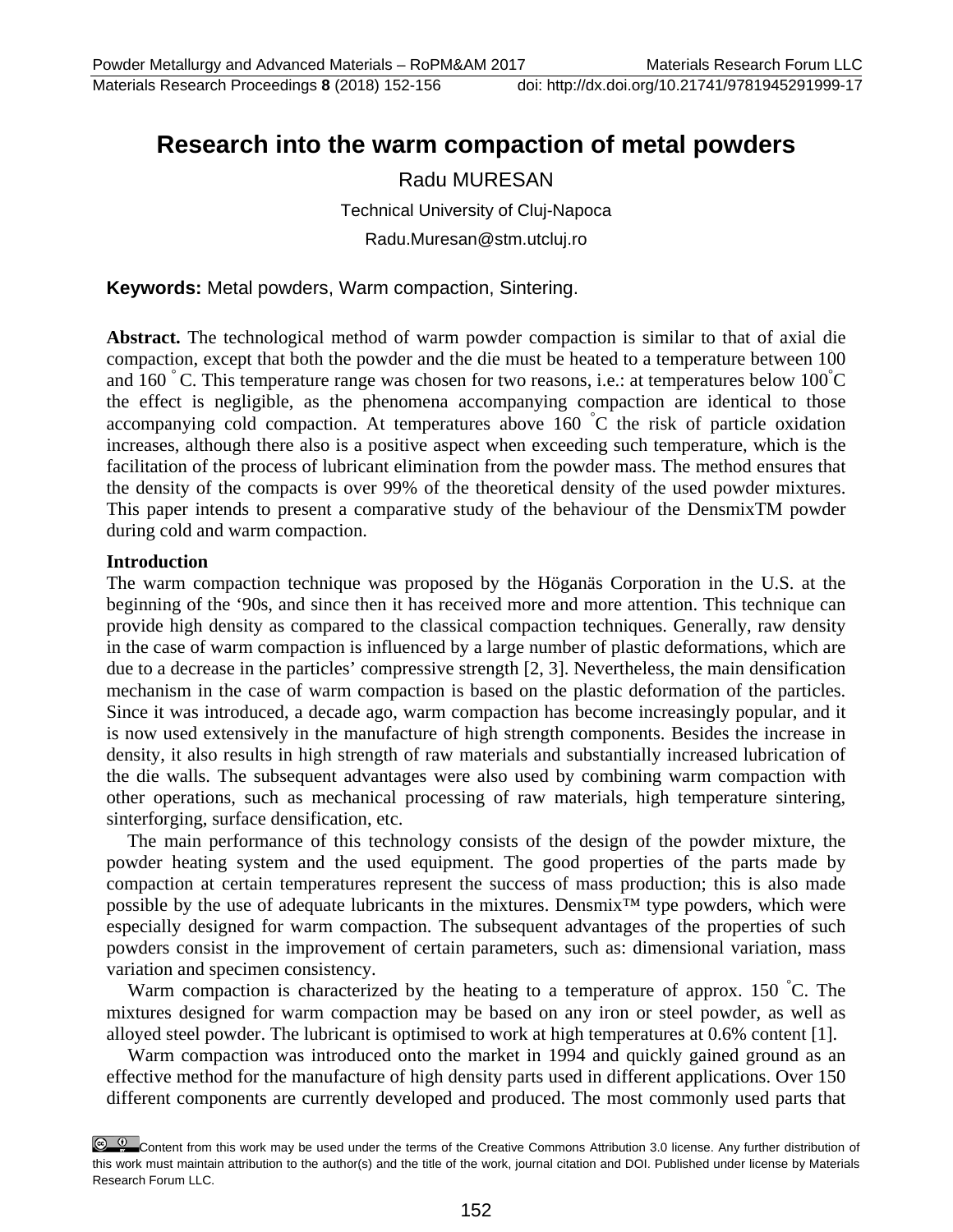have been manufactured so far are different types of cogwheels for hand-held power tools and safety parts for automotive applications. The helical gears for different applications are a fast growing sector of warm compaction.

The weight of the parts ranges between 5 and 105 grams in Europe and Asia, while auto components weighing up to 1100 grams are produced in the U.S. The heating system used in Europe and Asia is the one developed by the Höganäs Company. Within this heating system, the powder is heated by heated oil.

Since it was introduced, warm compaction has gained much experience both in the laboratory, and in the part production [4-6]. The obtained advantages are not only the increase in density, raw strength and the static mechanical properties, but also a number of other favourable factors that will be important for the future growth in the competitiveness of powder metallurgy.



**Fig. 1.** The warm compaction system.

# **Experimental**

We conducted experiments on the DensmixTM powder manufactured by the Höganäs AB Company, Sweden, powder which had the following characteristics:

- Iron content, 95.82% ;
- Copper content, min 2.97 %;
- Graphite content, 0.58 %;
- DM120 lubricant, 0.63% ;
- Apparent density during filling (at 120 °C), 3.30 g/cm<sup>3</sup>;
- Fluidity (at  $120\degree C$ ),  $24\degree s/50\degree g$ ;
- Density of compacts compacted at 600 MPa (at 120 °C), 7.30 g/cm<sup>3</sup>;
- Theoretical density of the powder mixtures at 0% porosity (at  $120\degree C$ ), 7.41 g/cm<sup>3</sup>.

In order to determine the compactibility of the Densmix powder, we made tablets with an area of 1 cm<sup>2</sup> by cold compaction and tablets with an area of 0.5 cm<sup>2</sup> for warm compaction. Warm compaction was performed at the following temperatures: 80 °C, 100 °C, 120 °C, 140 °C, and 160 °C. For were compaction purposes, the die and the powder were botted together wing an C. For warm compaction purposes, the die and the powder were heated together using an electrical resistance heating device, Fig. 1. The powder was compacted in the die, and was kept for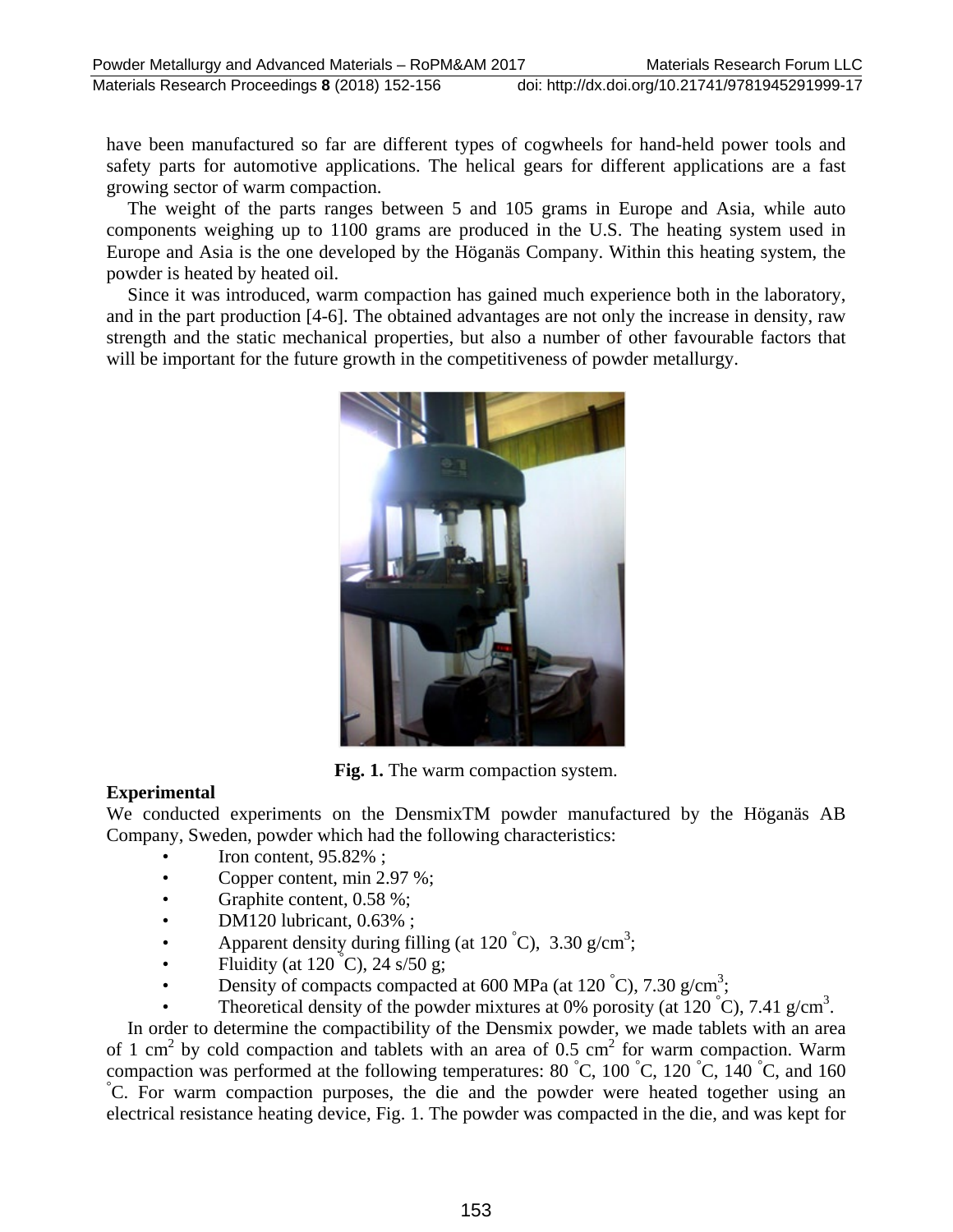approximately 20 seconds at the chosen temperature at pressures of 100, 200 and 300 MPa, respectively. For the comparative study, the same powder type was cold compacted at the following pressures: 200, 300, 400, 500, and 600 MPa.

After sintered at a temperature of 1120 ° C, in a belt oven in endogas atmosphere. The specimens were kept at the sintering temperature for 30 minutes. The density after sintering was determined by the hydrostatic weighing method. Resilience was determined by the Charpy method, and hardness was determined by the Brinell method.

Based on the obtained data, we plotted the variation curves of apparent density, density after sintering, resilience and hardness as functions of the temperature and the compaction pressure; the curves are shown in Fig. 2, 3, 4, 5 and 6 respectively.





**Fig. 2.** Variation in the density of the Desmix<sup>TM</sup> powder after compaction and powder after compaction and sintering.



**Fig. 3.** Variation in the density of the  $Desmix^{TM}$  powder as a function of the compaction temperature.



**Fig. 4.** Variation in the density of the warm compacted and sintered Desmix<sup>TM</sup> powder.

**Fig. 5.** Variation in the hardness of the cold compacted specimens as a function of the compaction pressure.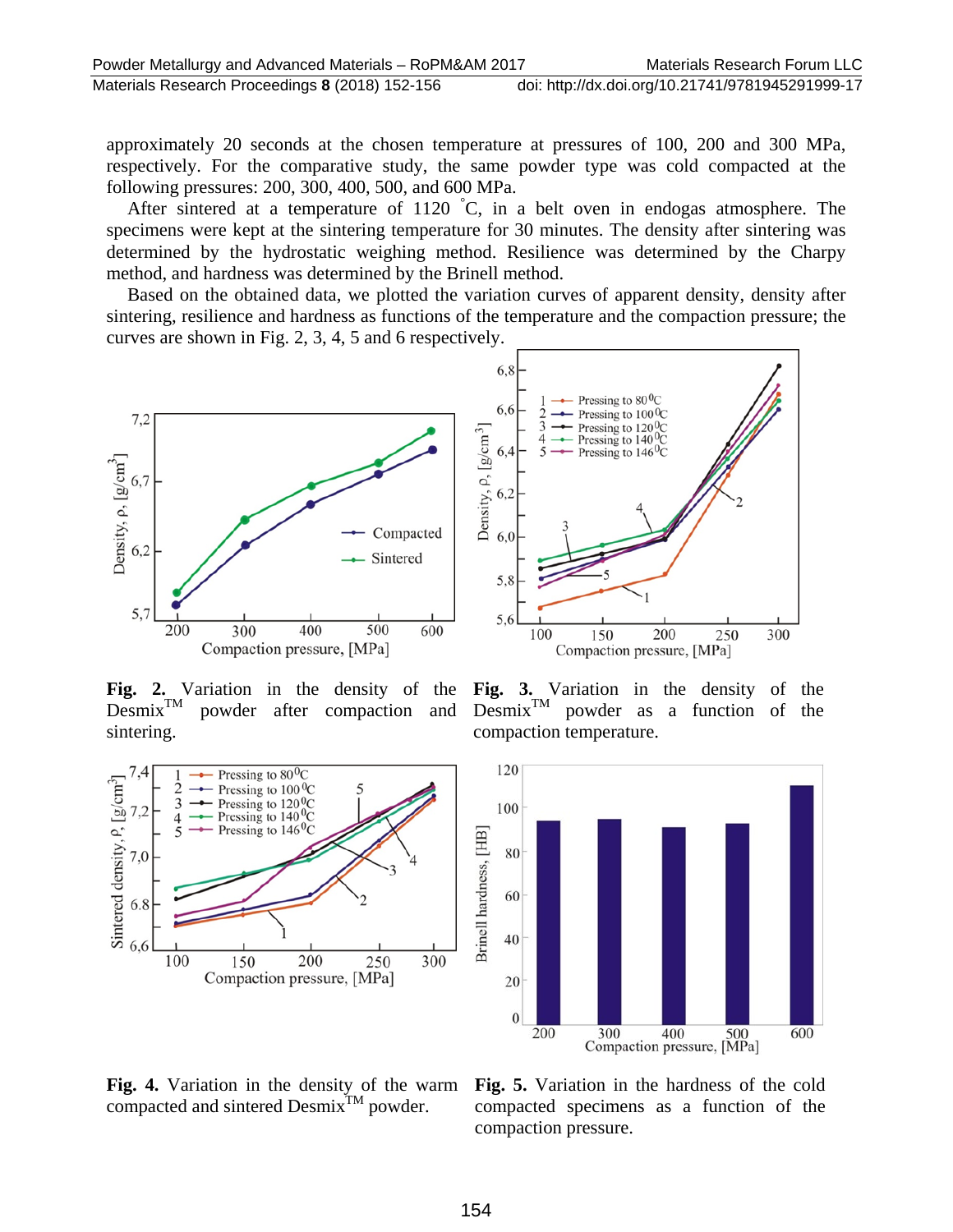Materials Research Proceedings **8** (2018) 152-156 doi: http://dx.doi.org/10.21741/9781945291999-17



sintering as a function of the compaction sintered Densmix<sup>TM</sup> specimen. pressure and temperature.



**Fig. 6.** Variation in specimen hardness after **Fig. 7.** Microstructure of the compacted and



**Fig. 7.** Microstructure of the compacted and sintered Densmix<sup>TM</sup> specimen.

**Fig. 8.** Microstructure of the specimen compacted at a temperature of  $80^{\degree}$ °C and sintered.

Due to the complexity of the matter, we chose to study these properties, since they are the most commonly used in practical applications of warm compacted parts.

The metallographic study was conducted on all the specimens from which microstructures were selected for the specimens compacted at the temperatures of 80, 120, and 140 °C, and sintered, shown in Fig. 7, 8 and 9. In Fig. 7 we notice a finer structure, with larger agglomerations of solid